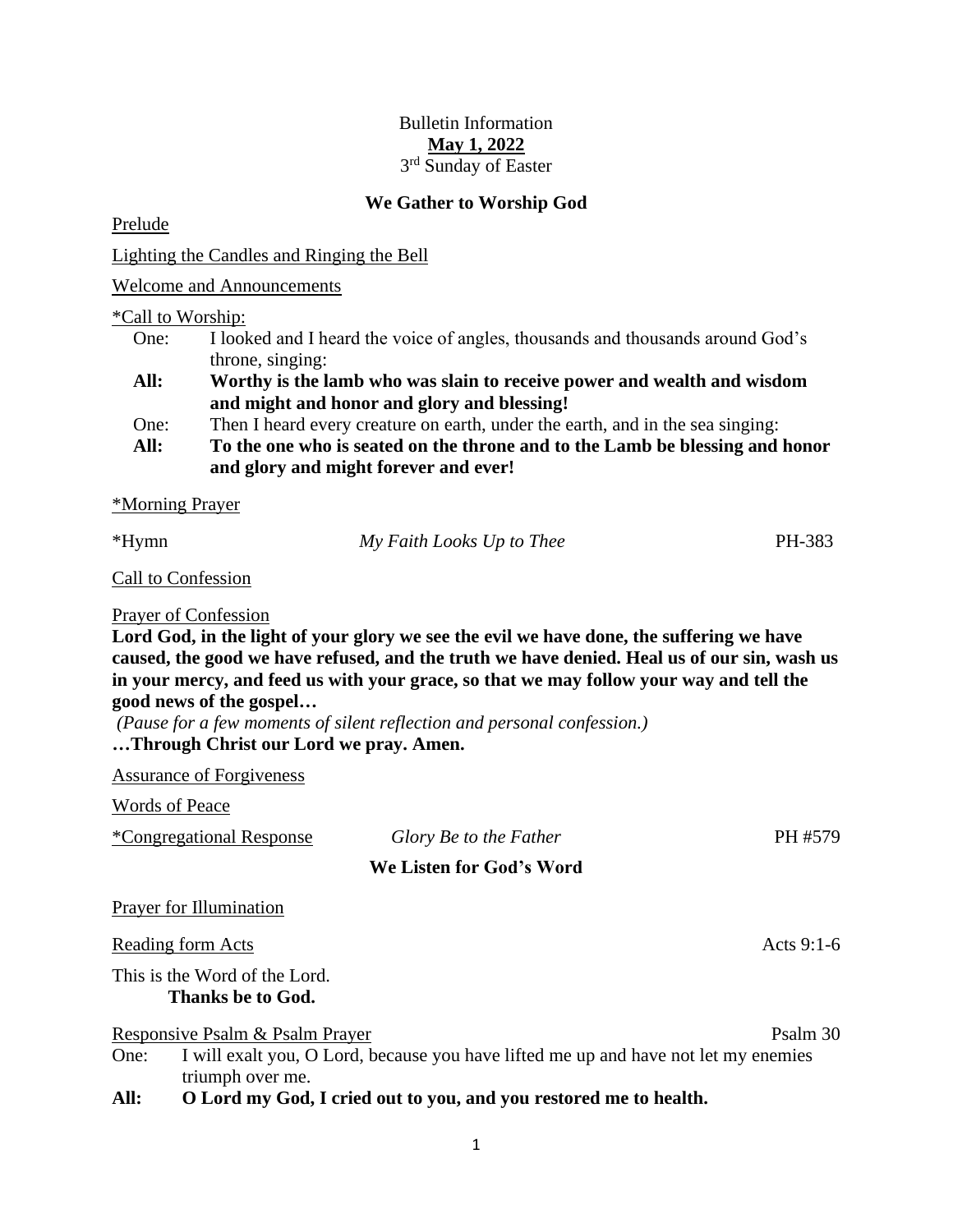- One: You brought me up, O Lord, from the dead; you restored my life as I was going down to the grave.
- **All: Sing praise to the Lord, all you faithful; give thanks in holy remembrance.**
- One: God's wrath is short; God's favor lasts a lifetime. Weeping spends the night, but joy comes in the morning.
- **All: While I felt secure, I said, "I shall never be disturbed.**
- One: You, Lord, with your favor. Made me as strong as the mountains." Then you hid your face, and I was filled with fear.
- **All: I cried to you, O Lord; I pleaded with my Lord, saying,**
- One: "What profit is there in my blood, if I go down to the pit? Will the dust praise you or declare your faithfulness?

## **All: Hear, O Lord, and have mercy on me; O Lord, be my helper."**

- One: You have turned my wailing into dancing; you have put off my sackcloth and clothed me with joy.
- **All: Therefore my heart sings to you without ceasing; O Lord my God, I will give you thanks forever.**
- One: Loving God, glorious in giving and restoring life, do not hide your face from your people overcome with loneliness and fear. Turn our weeping into dancing, our despair into joy, and raise us up with Christ, that we may rejoice in your presence forever, through Jesus Christ, our Savior and Lord. **Amen.**

#### New Testament Lesson Revelation 5:11-14

This is the Word of the Lord. **Thanks be to God.**

Gospel Lesson John 21:1-19

This is the Word of the Lord. **Thanks be to God.**

Sermon *Gone Fishing*

### **We Respond to God's Word**

\*Hymn *For the Bread Which You Have Broken* PH-508

Celebration of the Lord's Supper

Invitation

Great Prayer of Thanksgiving & the Lord's Prayer

The Lord be with you.

**And also with you.**

Lift up your hearts.

## **We lift them up to the Lord.**

Let us give thanks to the Lord our God.

**It is right to give our thanks and praise.**

It is truly right…

Words of Institution

We Share the Bread and Cup

Prayer After Communion